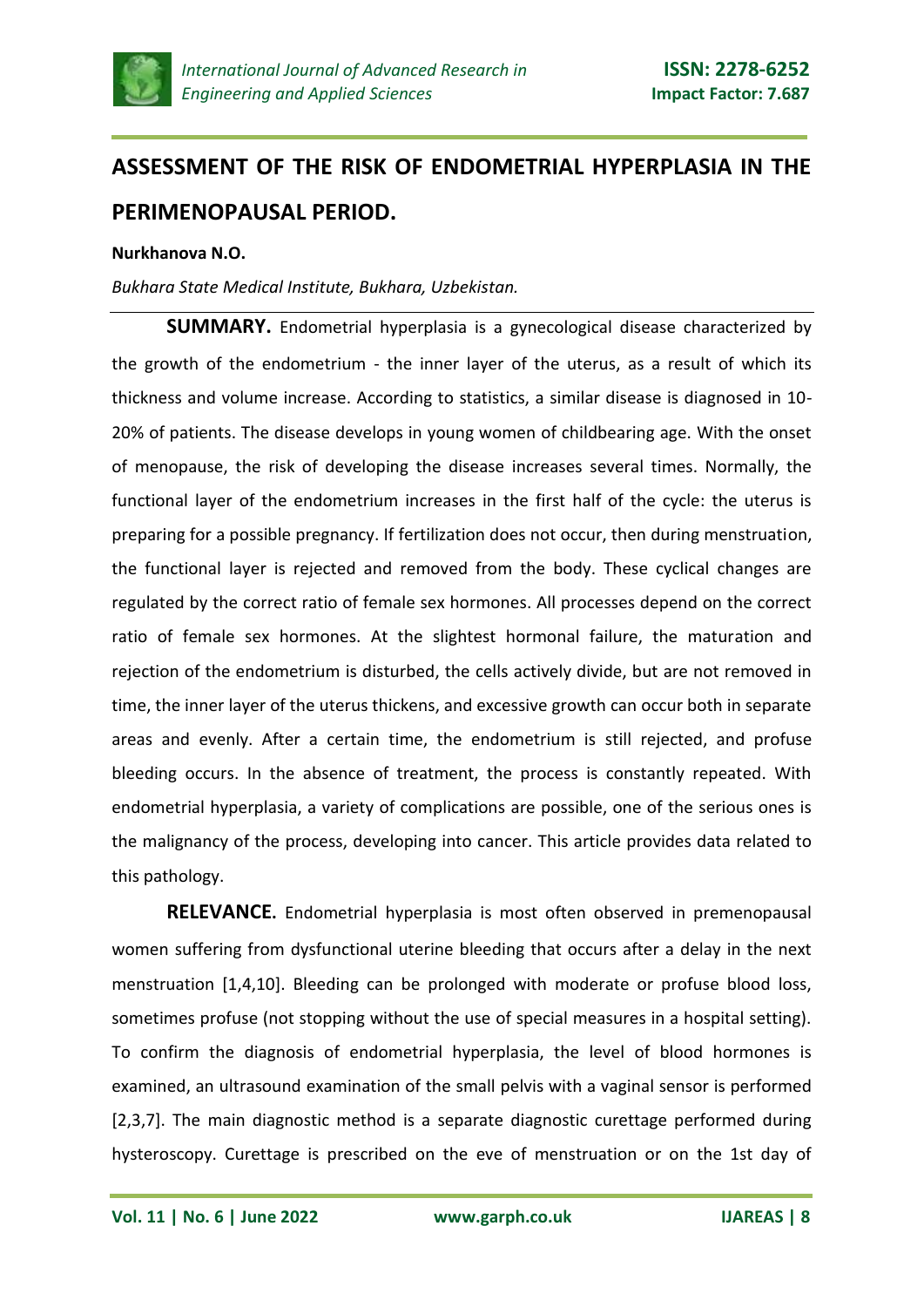

bleeding. Part of the removed endometrial tissue is sent for histological examination to identify the form of the disease (glandular, glandular-fibrous or fibrous) and the presence of atypical (malignant) cells [5,6,8,9]. At present, the radioisotope study of the uterus is becoming increasingly important. With the help of this diagnostic study, it is possible to determine not only the presence of hyperplastic processes in the endometrium, but also the degree of their activity (to assess the risk of malignancy of the process).

**Purpose of the study.** To determine the main risk factors for endometrial hyperplastic processes in women in the perimenopausal period.

**Materials and research methods.** We examined 46 postmenopausal women. All patients complained of scanty spotting from the genital tract, 10 of them had leucorrhoea, 6 had pain. The combination of all three symptoms was present in 2 patients. The average age of the patients was 54.1 years, the average age of menarche was 14.9 years, i.e., it was higher than in the population, the average age of menopause was 49.5 years, the average duration of the postmenopausal period at the time of the examination was 5, 6 years old The average number of pregnancies was 3.2, and none of the patients had primary infertility. ThehistorydataisshowninFigure 1.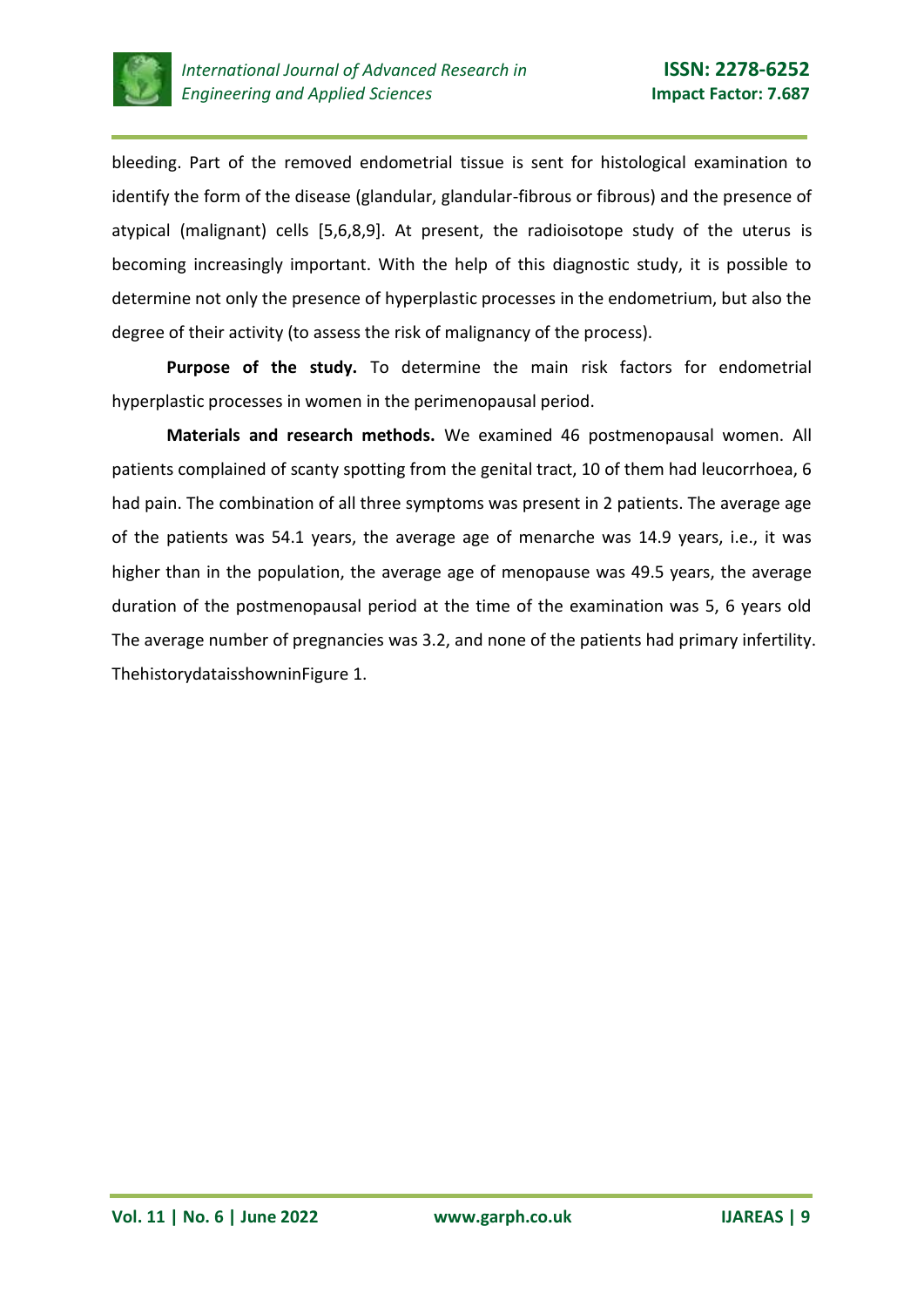



None of the patients had a dramatic change in body weight during their lifetime. In the anamnesis of the examined patients, there were indications of inflammatory processes of the endometrium (in 8), endocervix (in 10), uterine appendages (in 6), vagina (in 6), numerous intrauterine manipulations, in particular artificial termination of pregnancy, diagnostic curettage, and in 4 patients - for the treatment of dysfunctional uterine bleeding. Recurrent symptoms were noted in 38 patients, 12 women were unsuccessfully treated in the past with 17-alpha-hydroxyprogesterone capronate for recurrent endometrial hyperplasia. Of the concomitant diseases, in addition to the "normal" age-related pathology, the most common was anemia of moderatese verity (26 women).

During the clinical examination, the patients did not reveal pronounced endocrinemetabolic disorders: in 24 women - 0 points in relation to the I pathogenetic variant of hyper plastic processes, in 22-1 points, of which 10 were due to obesity, which was of a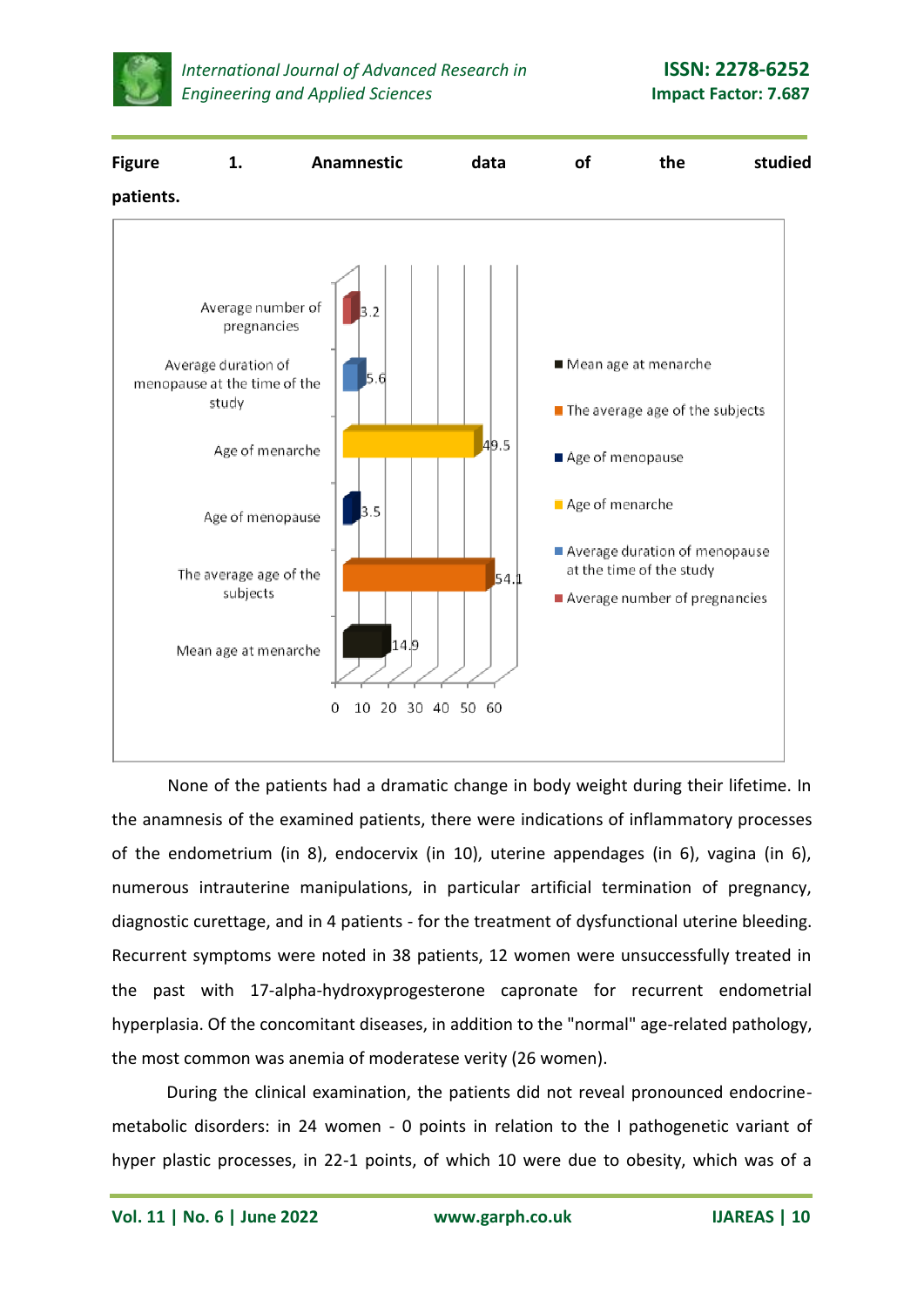

universal nature, in 12 - interstitial uterine myoma , the size of which did not exceed the size of the uterus at 7 weeks of pregnancy. Gynecological examination revealed uterine fibroids in 12 patients, adhesions in the uterine appendages in 6 patients, prolapse of the vaginal walls and cervix in 4 patients. All information is shown in Figure 2. See Figure 2 below.



In the rest of the patients, no pathology was detected during gynecological examination. The pupil symptom was absent in all patients. In 28 women, hyperemia and polyposis of the urethra were also noted. Cytological examination of vaginal smears revealed I-II reaction of the vaginal epithelium in all patients, however, cytological examination of aspirate and lavage from the uterine cavity revealed proliferation of the glandular epithelium in all 46 patients, of which 10 were pronounced. In addition, 10 out of 46 patients had individual signs of cellular atypia. In the contents of the uterine cavity in 16 patients, elements of inflammation (macrophages, histio cytes, cells in a state of lysis) were also determined; in 12 patients, structure less masses and elements of cellular decay.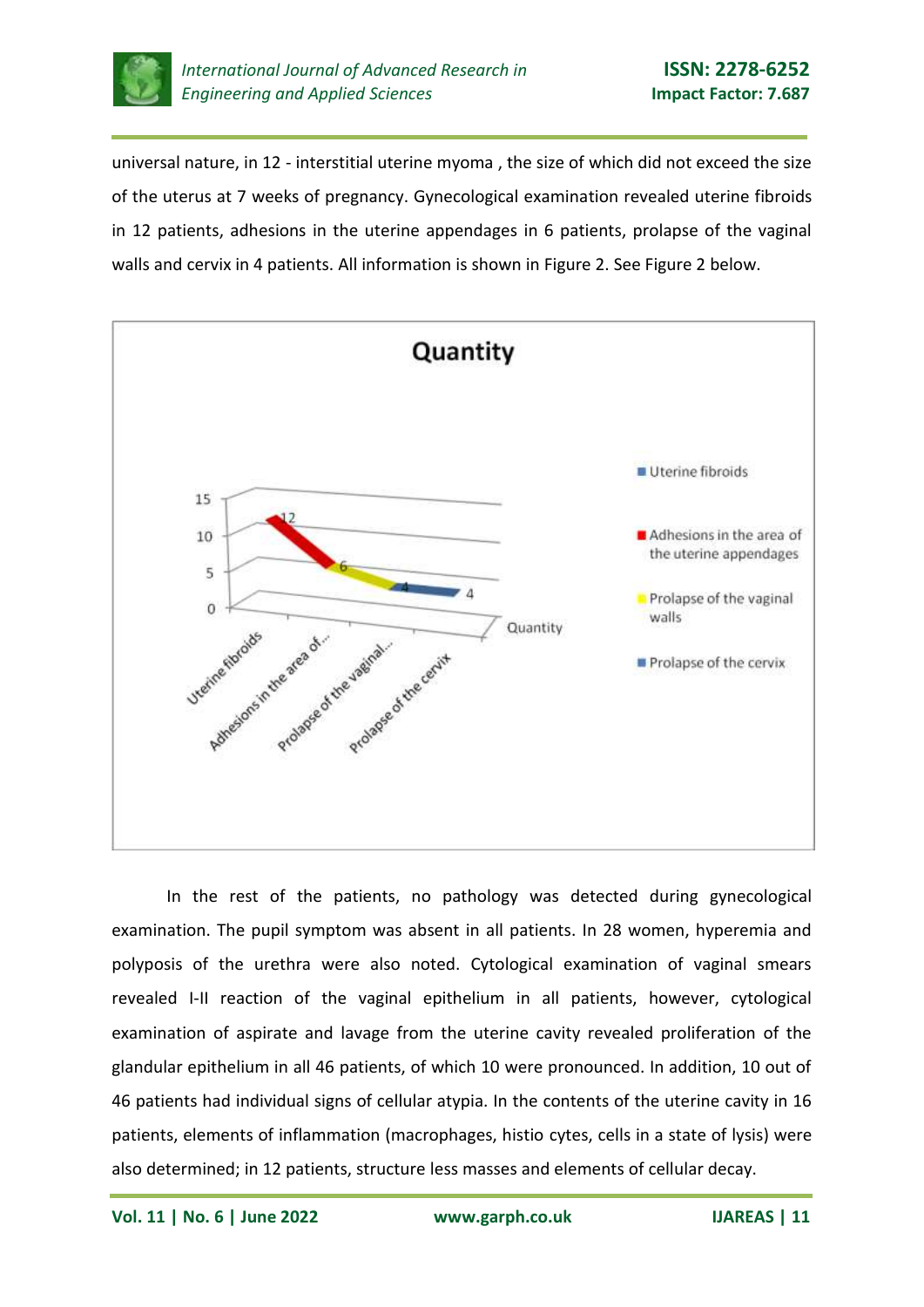

During hysterography in 28 out of 46 patients, an x-ray picture was obtained, characteristic of a hyperplastic process in the endometrium - unevenness, serration of the contours of an unincreased, and sometimes slightly reduced, uterine cavity. Against this background, 8 patients had more pronounced filling defects. Hysteroscopy with separate diagnostic curettage was performed in 32 patients. When determining the indications for hysteroscopy, the results of previous diagnostic curettage and our studies were taken into account. With the help of hysteroscopy in 24 patients, a thin endometrium was revealed throughout, in 4 - small polyposis growths, in 4 - endometrial polyps against the background of atrophic mucosa. Given the absence of clinical and laboratory signs of hyperestrogenia, as well as the identified signs of the inflammatory process in 28 patients, we assumed that in the rest of the women, the cause of endometrial epithelium proliferation is a chronic inflammatory process of the endometrium. In this regard, all 46 patients underwent local and general treatment with drugs that have anti-inflammatory, reparative and anabolic effects. For local application in the form of intrauterine instillations, dimexide dimethyl sulfoxide, enzyme preparations (chymotrypsin, lidase, RNase, DNase), hydrocortisone were used. In the absence of contraindications, patients were prescribed prodigiosan intramuscularly. To stimulate anabolic processes in the endometrium, anabolic steroids or cyclic hormone replacement therapy were used in compliance with dosages corresponding to the level of hormones in the natural menstrual cycle.The course of treatment consisted of 8 intrauterine instillations, carried out every other day, injections of prodigiosan on the same days. Anabolic steroids or cyclic hormone therapy was continued up to 3 months. The clinical effect was evaluated 2 weeks and 3 months after the end of instillations. At the same time, control studies were performed: after 2 weeks, a cytological examination of aspirate from the uterine cavity, and after 3 months, a radioisotope and cytological examination. All patients received a positive clinical effect. During the first control cytological study, the following results were obtained: proliferation of the glandular epithelium was preserved in 16 patients, of which 1 had a pronounced hyperplastic process, individual signs of cellular atypia were found in 4, elements of inflammation in 15, structureless masses and elements of cellular decay in 11 patients .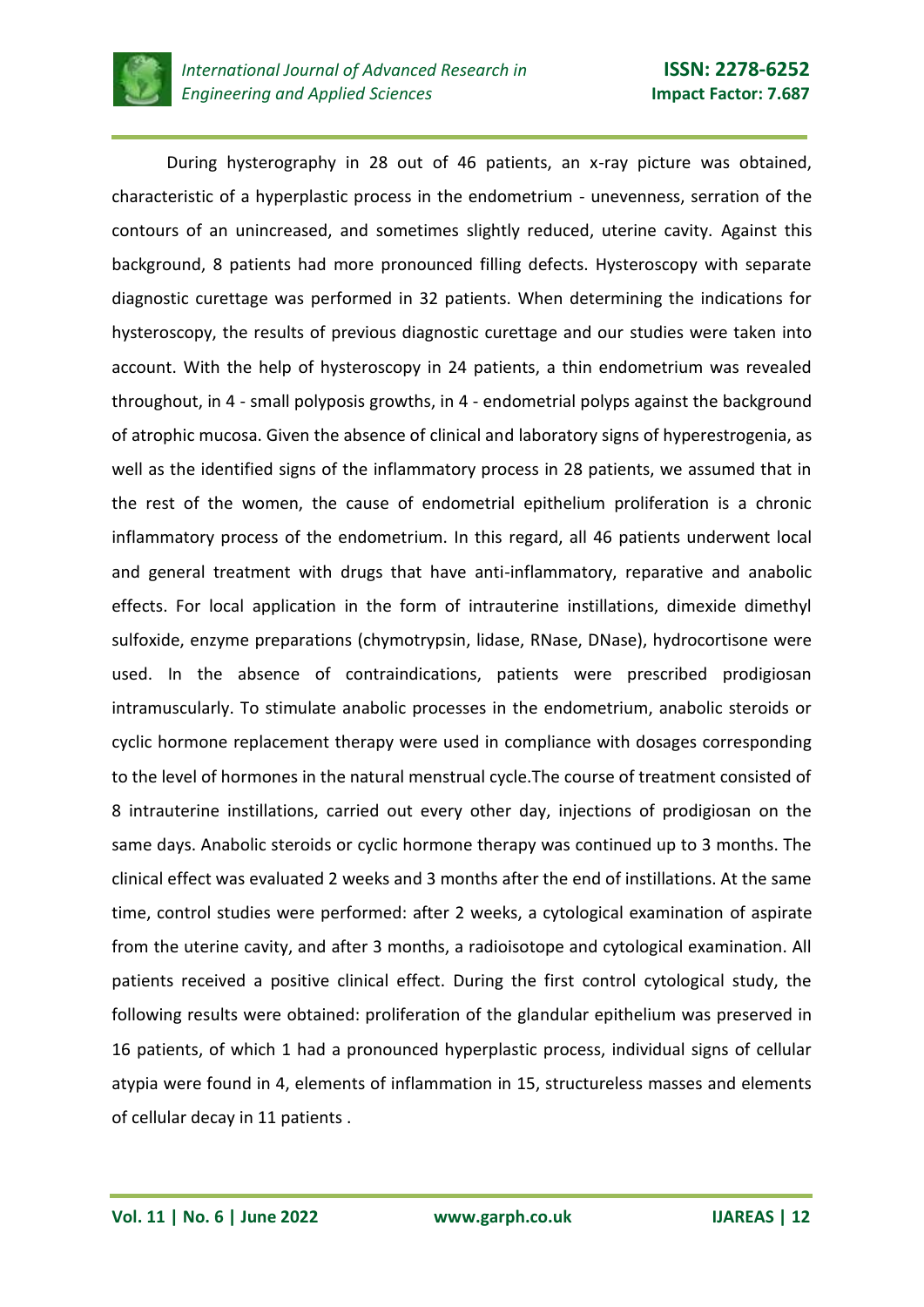

Thus, during the first control study, a decrease in the proliferative and stability of the inflammatory components was noted, but the frequency of cytological signs of cellular decay increased. During the second control cytological examination, the following results were obtained: proliferation of the glandular epithelium was preserved in 4 patients, elements of inflammation were found in 6, structureless masses and elements of cellular decay were found in 4 patients. Cytological signs of a pronounced hyperplastic process were not found in any of the patients. In 32 patients, no pathological changes were noted during cytological examination of aspirate from the uterine cavity. The results obtained by us allowed us to suggest a possible variant of the pathogenesis of endometrial hyperplastic processes, which has not yet been discussed in the literature. In the postmenopausal period, a regular age-related atrophy of the external and internal genital organs occurs. Under these conditions, all or almost all of the biological barriers that prevent the penetration of infection into the internal genital organs are impaired or absent. As a result, some postmenopausal women, especially those with a burdened gynecological history, are likely to develop chronic endometritis and endocervicitis against the background of atrophic endometritis and endocervix.Further development of this process, apparently, can go in different ways: a destructive purulent inflammatory process, often with the development of pyometra, or a long-term productive inflammatory process with degenerative-proliferative changes, impaired repair and differentiation of cellular structures. It cannot be ruled out that the data obtained by us and other authors on the proliferative activity of the glandular epithelium in a significant proportion of postmenopausal patients with histologically established endometrial atrophy are explained precisely by degenerative-inflammatory changes. It is known that the long-term existence of actively proliferating cells, in this case, endometrial cells, regardless of the cause that caused the proliferation, facilitates the implementation of a hypothetical oncogenic factor. It is clear that therapy with drugs with progesterone-like action can be effective only if the proliferation is caused by hyperestrogenia. If proliferation is caused by an inflammatory process against the background of atrophy, progesin therapy, in our opinion, is not justified, since it exacerbates degenerative-catabolic processes in the endometrial epithelium.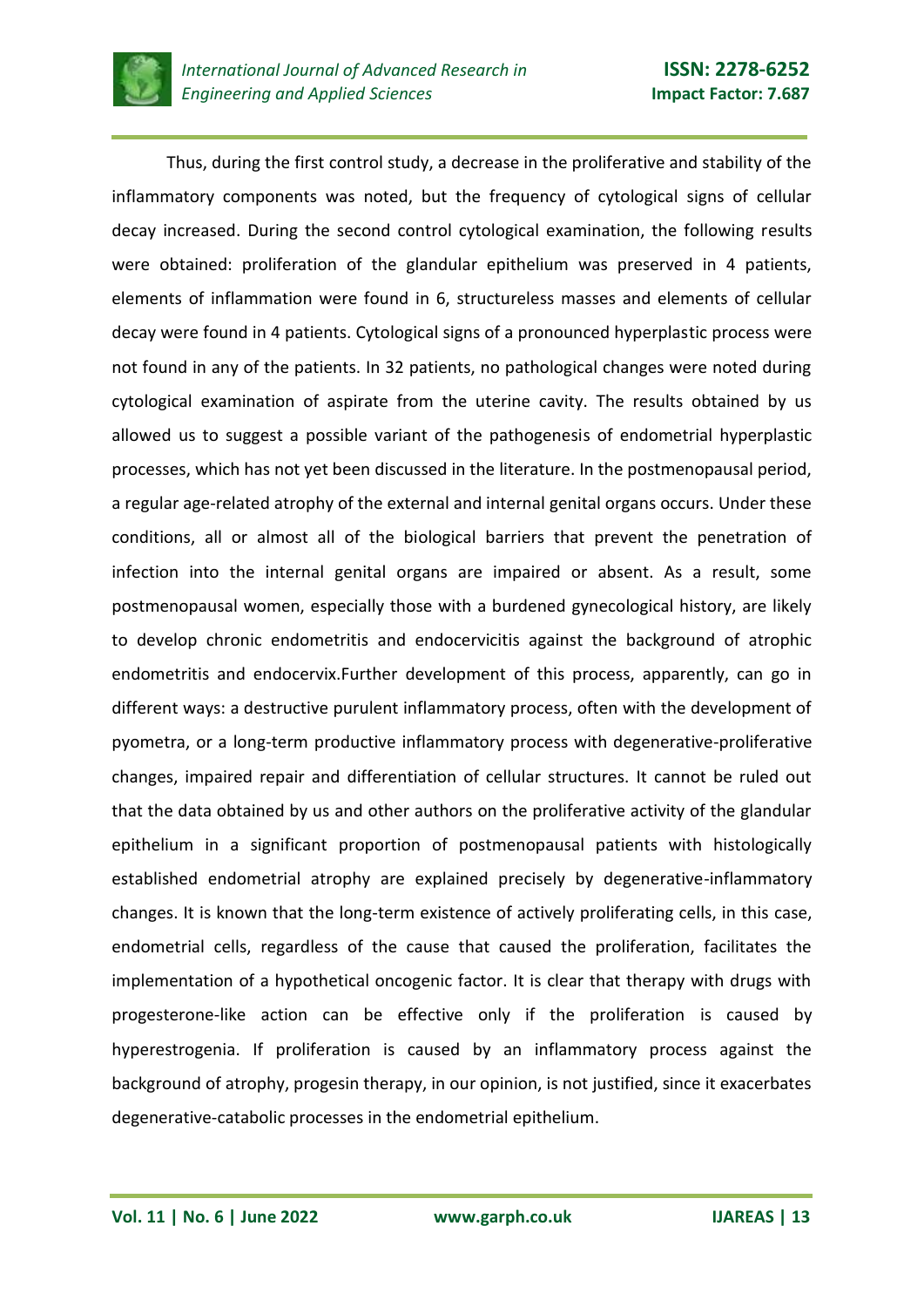

Based on all of the above, we can assume the following stages in the development of hyperplastic processes in post menopause against the background of endometrial atrophy:

1) atrophy of the endometrium and endocervix

2) chronic atrophic endometritis and endocervicitis, in which elements of inflammation and some proliferation of the glandular epithelium are determined cytologically

3) pronounced proliferative changes with the formation of micropolyps;

hysteroscopy in these cases reveals atrophy and polypoid areas of the endometrium, cytological examination - a pronounced proliferation of glandular epithelium, hysterography - signs of a hyperplastic process, 4) polyps of the endometrium or endocervix.

Cytological diagnosis of a polyp or polypous hyperplasia against the background of endometrial atrophy is very difficult, since in these cases the same cytological picture is observed as in nonspecific endometritis. The proof of the validity of our proposed explanation of the pathogenesis of endometrial hyperplastic processes in post menopause is the high efficiency of our treatment.

**CONCLUSION.** Thus, in some postmenopausal women with bloody discharge, cytological, radiological and endoscopic signs of a hyperplastic process in the endometrium, apparently, are due to inflammatory and degenerative changes. Progesterone therapy is not indicated for such patients, as it exacerbates the degenerative-catabolic processes in the endometrium. Pathogenetically substantiated and effective is the use of drugs with antiinflammatory and reparative-anabolic action. Effective treatment of hyperplastic processes of the endometrium, developing against the background of its atrophy, can be the prevention of cancer of the uterine body.

## **REFERENCES.**

1. Ashurova N. G., Rahmatullaeva M. M., Navruzova N. O. Rol' kol'poskopii v rannej diagnostike zabolevanij shejki matki //Al'manah molodoj nauki. – 2018. – №. 4. – S. 21-23.